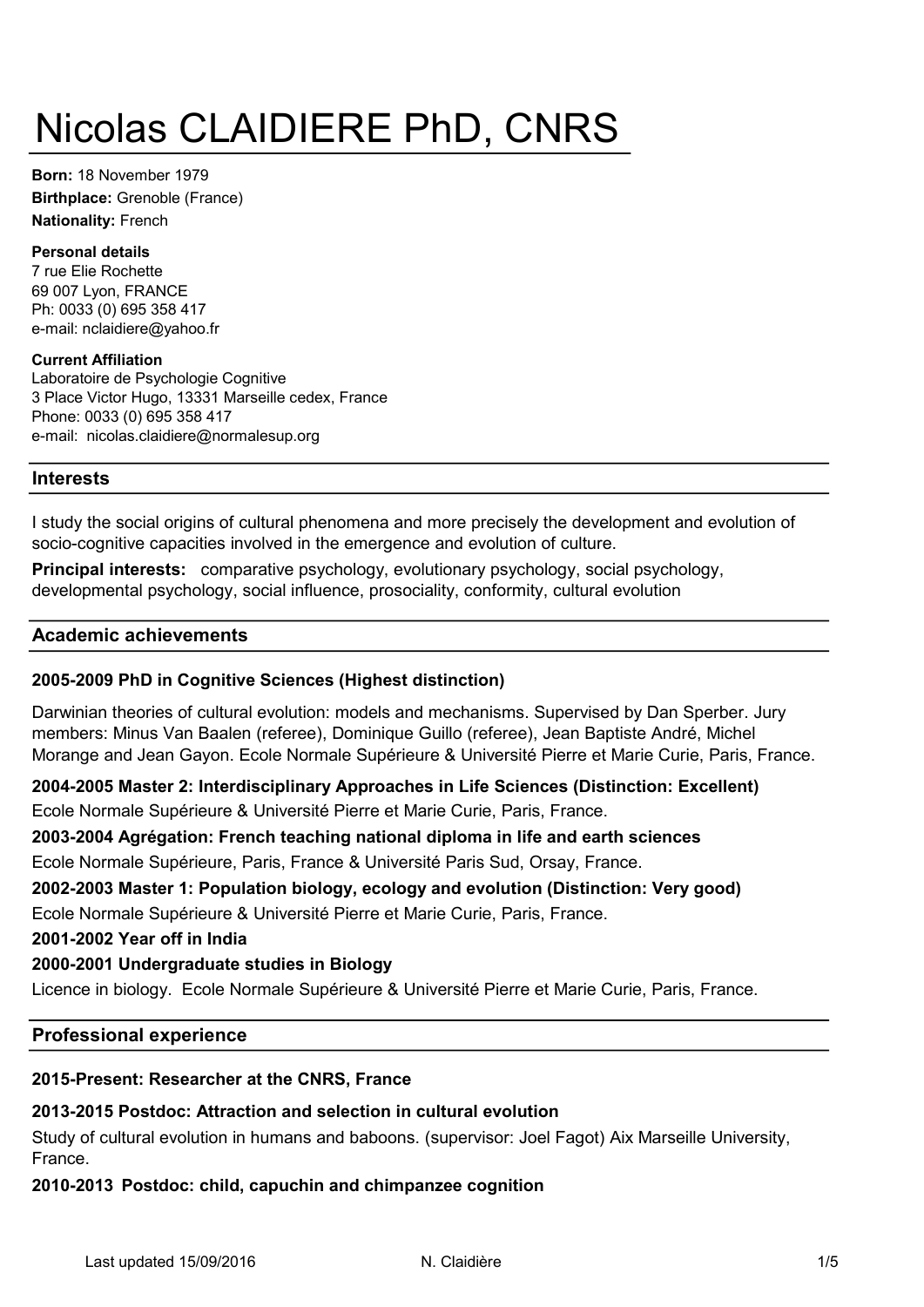Evolution and Development of Prosocial Cultures' (supervisor: Andrew Whiten), University of St Andrews, St Andrews, UK.

# 2009-2010 Postdoc: humans', capuchin and squirrel monkeys' social leaning

Explaining the persistence of culture' (supervisor: Andrew Whiten), University of St Andrews, St Andrews, UK.

## 2005-2009 PhD: Evolutionary modelling, adult cognition studies

Darwinian theories of cultural evolution: models and mechanisms. PhD (supervisor: Dan Sperber). Ecole Normale Supérieure & Université Pierre et Marie Curie, Paris, France.

## 2004-2005 Master 2: Anthropology, evolutionary modelling

Models of cultural evolution. (supervisor: Dan Sperber) Institut Jean Nicod, Paris, France. Three months.

Modelling cultural diffusion. (supervisor: Paul Bourgine) CREA, Ecole Polytechnique, Paris, France. Three months.

Naven: a ritual with multiple aspects. (supervisor: Philipe Descola) Laboratoire d'Anthropologie Sociale, Paris, France. Three months.

## 2003-2004 Master 1: Evolutionary modelling

Evolution of sociality in a queenless ant (Dinoponera quadriceps ). (supervisor: Minus van Baalen) Laboratoire de Fonctionnement et évolution des systèmes écologiques, Paris, France. Two months.

#### 2001-2002 Undergraduate: animal and plant experiment

Shaking signal in an asian bee (Apis florea ). (supervisor: Raghavendra Gahdagkar) Indian Institute of Science, Bangalore, India. Three months.

Autofertilisation in an endangered species (Eryngium alpinum ). (supervisor: Irène Till-Bottraud) Laboratoire de biologie des populations d'altitude, Grenoble, France. Two months.

## Additional formation

#### 2006-2007 Cognition and Culture

Summer school. 2007 Budapest, Hungary.

#### 2005-2006 Mind, Science and Metaphysics

Summer school. Institut Jean Nicod, Paris, France.

#### 2004-2005 Interdisciplinary approaches in biology

Summer school. CNRS, Berder, France.

## 2002-2003 Mathematical modelling in Biology

Winter school. Ecole Normale Supérieure, Paris, France.

# 2001-2002 Methods in behavioural ecology

Winter school. Centre for ecological sciences, Indian institute of science, Bangalore, India.

# Teaching experience

# 2009-2013 Occasional lecturer

MSc in cognitive science. Ecole Normale Supérieure, Paris, France.

Senior Honours class in Psychology. St Andrews University, St Andrews, UK.

Undergraduate class in History of Great Ideas. St Andrews University, St Andrews, UK.

# 2005-2008 Teaching Assistant in Biology (64h per year)

Methodology in science. Undergraduate courses. Université Jussieu, Paris, France.

2004-2008 Teacher in Biochemistry (32h per year)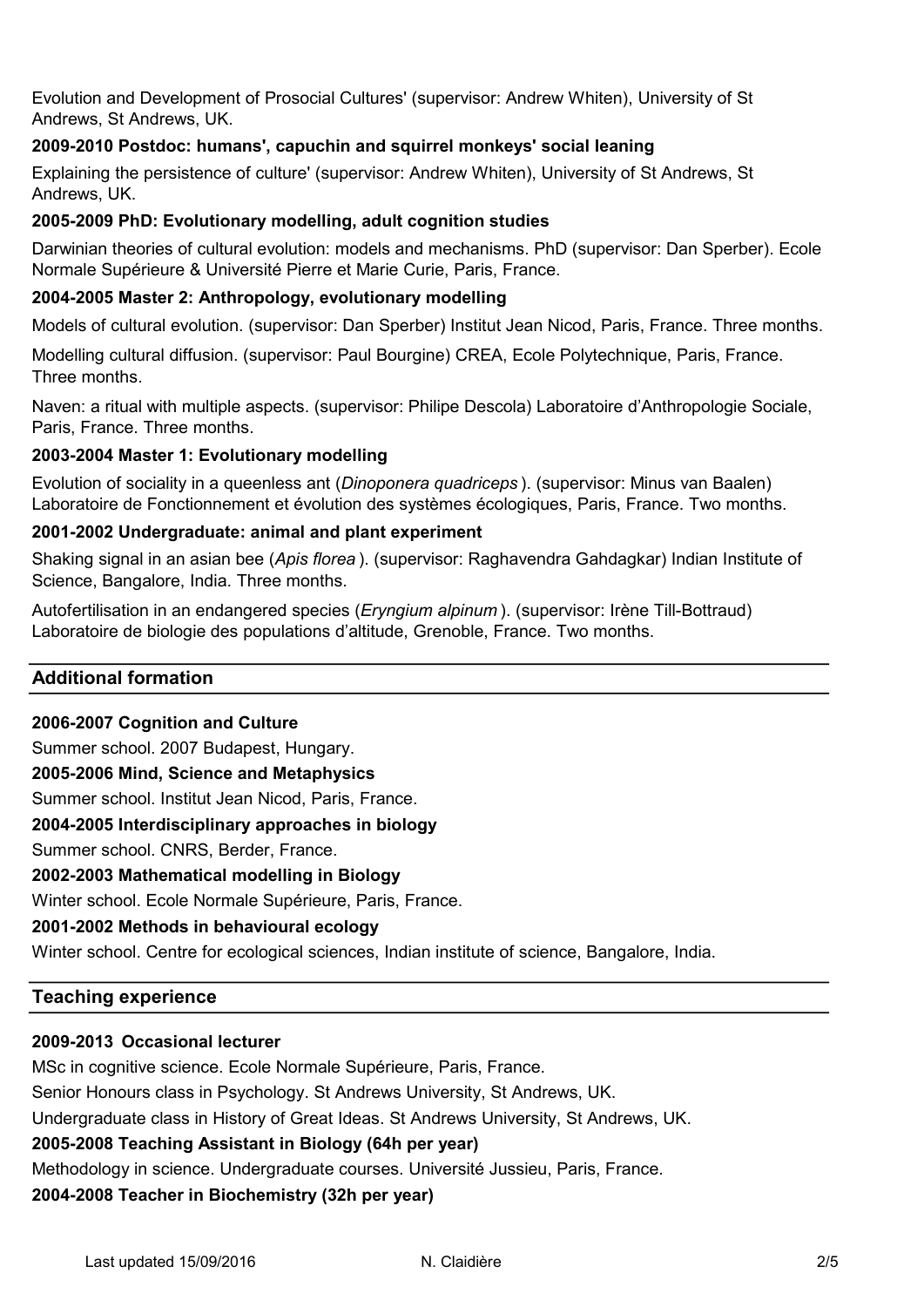Biochemistry for medical doctors. Undergraduate level. MEDISUP, Paris, Fance.

## 2003-2004 Agrégation

Life and earth science national teaching diploma.

#### Other academic experience

#### 2010-Present Centre for Social Learning and Cognitive Evolution

Member of the Centre (http://culture.st-and.ac.uk/solace/intro.html)

#### 2010-Present Scottish Primate Research Group

Member of the group (www.st-andrews.ac.uk/psychology/research/sprg/index.htm)

#### 2008-Present International Cognition and Culture Institute

Associate founder and administrator of the International Cognition and Culture Institute (www.cognitionandculture.net)

#### Peer reviewed articles

Osiurak, F., De Oliveira, E., Navarro, J., Lesourd, M., Claidière, N., & Reynaud, E. (2016). Physical Intelligence Does Matter to Cumulative Technological Culture. Journal of Experimental Psychology: General, 145(8), 941-948.

Miton, H., Claidière, N., & Mercier, H. (2015). Universal cognitive mechanisms explain the cultural success of bloodletting. Evolution and Human Behavior, 36(4), 303-312.

Fagot, J., Marzouki, Y., Huguet, P., Gullstrand, J., & Claidiere, N. (2015). Assessment of Social Cognition in Non-human Primates Using a Network of Computerized Automated Learning Device (ALDM) Test Systems. JoVE(99), e52798.

Claidière, N., Whiten, A., Mareno, M. C., Messer, E. J. E., Brosnan, S. F., Hopper, L. M., . . . McGuigan, N. (2015). Selective and contagious prosocial resource donation in capuchin monkeys, chimpanzees and humans. Scientific reports(5), 7631.

Bowler, M., Messer, E. J. E., Claidière, N., & Whiten, A. (2015). Mutual medication in capuchin monkeys – Social anointing improves coverage of topically applied anti-parasite medicines. Scientific reports, 5, 15030.

Claidière, N., Gullstrand, J., Latouche, A., & Fagot, J. (2015). Using Automated Learning Devices for Monkeys (ALDM) to study social networks. Behavior research methods, 1-11.

van de Waal, E., Claidière, N., & Whiten, A. (2015). Wild vervet monkeys copy alternative methods for opening an artificial fruit. Animal Cognition, 18(3), 617-627.

Claidière, N., Smith, K., Kirby, S., & Fagot, J. (2014). Cultural evolution of systematically structured behaviour in a non-human primate. Proceedings of the Royal Society B: Biological Sciences, 281(1797).

Claidière, N., Scott-Phillips, T. C., & Sperber, D. (2014). How Darwinian is cultural evolution? Philosophical Transactions of the Royal Society B: Biological Sciences, 369(1642).

Pasquaretta, C., Leve, M., Claidiere, N., van de Waal, E., Whiten, A., MacIntosh, A. J. J., . . . Sueur, C. (2014). Social networks in primates: smart and tolerant species have more efficient networks. Sci. Rep., 4.

Claidière, N., Bowler, M., Brookes, S., Brown, R., & Whiten, A. (2014). Frequency of Behavior Witnessed and Conformity in an Everyday Social Context. PLoS ONE, 9(6), e99874.

Claidière, N., Messer, Emily J. E., Hoppitt, W., & Whiten, A. (2013). Diffusion Dynamics of Socially Learned Foraging Techniques in Squirrel Monkeys. Current Biology, 23(13), 1251-1255.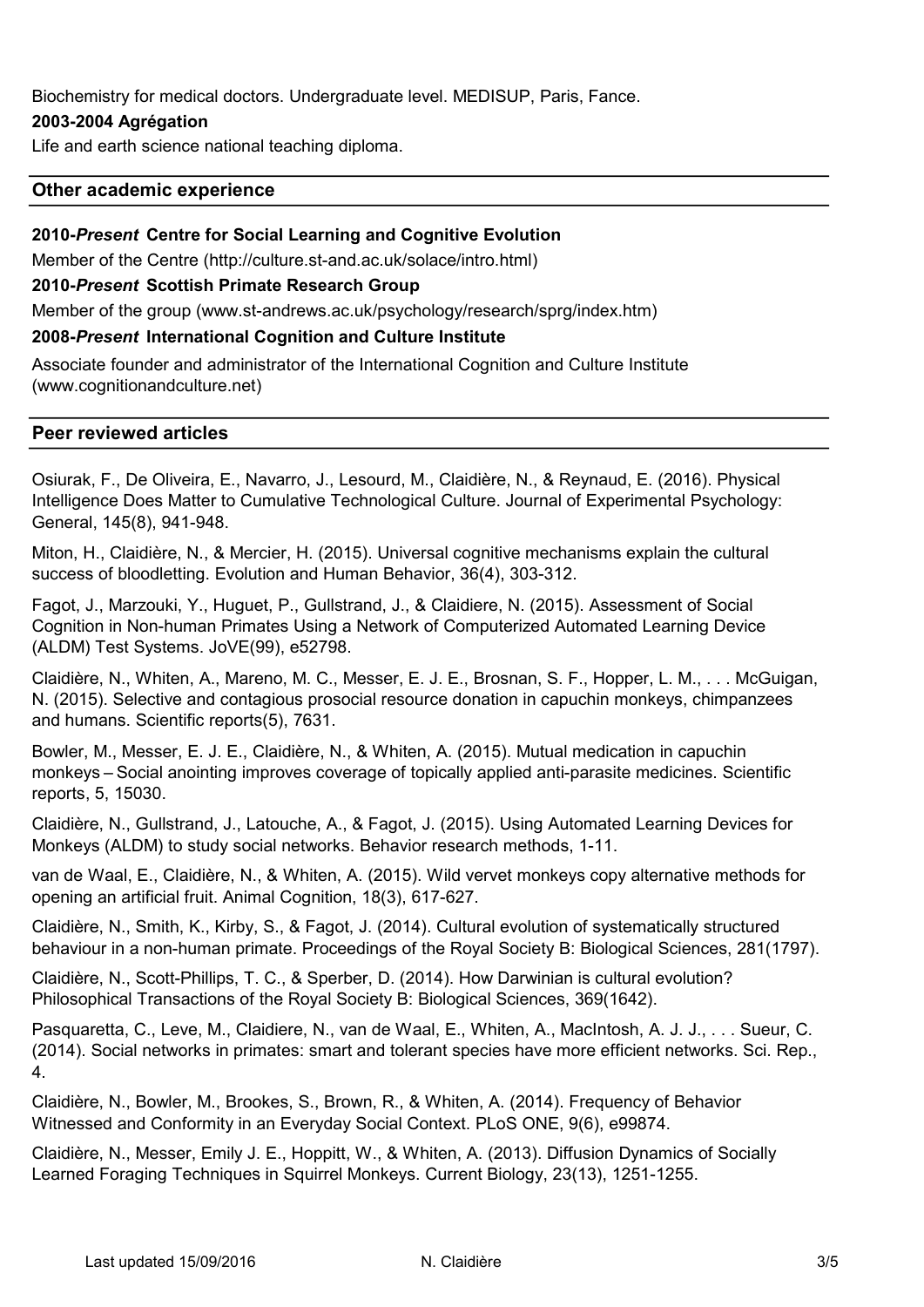van de Waal, E., Claidière, N., & Whiten, A. (2013). Social learning and spread of alternative means of opening an artificial fruit in four groups of vervet monkeys. Animal Behaviour, 85(1), 71-76.

Schel, A. M., Rawlings, B., Claidière, N., Wilke, C., Wathan, J. E. N., Richardson, J. O., . . . Slocombe, K. (2012). Network Analysis of Social Changes in a Captive Chimpanzee Community Following the Successful Integration of Two Adult Groups. American Journal of Primatology, 75(3), 254–266.

Claidière, N., & Whiten, A. (2012). Integrating the study of conformity and culture in humans and nonhuman animals. Psychological Bulletin, 138(1), 126-145.

Claidière, N., Kirby, S., & Sperber, D. (2012). Effect of psychological bias separates cultural from biological evolution. Proceedings of the National Academy of Sciences, 109(51), E3526. [Comment]

Claidière, N., Bowler, M., & Whiten, A. (2012). Evidence for Weak or Linear Conformity but Not for Hyper-Conformity in an Everyday Social Learning Context. PLoS ONE, 7(2), e30970.

Claidière, N., & André, J.-B. (2012). The Transmission of Genes and Culture: A Questionable Analogy. Evolutionary Biology, 39(1), 12-24.

Claidière, N., & Sperber, D. (2010). Imitation explains the propagation, not the stability of animal culture. Proceedings of the Royal Society B: Biological Sciences, 277(1681), 651-659.

Claidière, N., & Sperber, D. (2010). The natural selection of fidelity in social learning. Communicative and integrative biology, 3(4), 1-2.

Claidière, N., Jraissati, Y., & Chevallier, C. (2008). A Colour Sorting Task Reveals the Limits of the Universalist/Relativist Dichotomy: Colour Categories Can Be Both Language Specific and Perceptual. Journal of Cognition and Culture, 3(4), 211-233.

Sperber, D., & Claidière, N. (2008). Defining and explaining culture. Biology and Philosophy, 23(2), 283- 292.

Claidière, N., & Sperber, D. (2007). The role of attraction in cultural evolution. Journal of Cognition and Culture, 7(1), 89-111.

Viciana, H., & Claidière, N. (2007). The animal variations: When mechanisms matter in accounting for function. Behavioral and Brain Sciences, 30(04), 424-425. [Comment]

Sperber, D., & Claidière, N. (2006). Why modeling cultural evolution is still such a challenge. Biological Theory, 1(1), 20-22.

## Book chapters

Heintz, C., & Claidière, N. (2015). Current Darwinism in Social Science. In T. Heams, P. Huneman, G. Lecointre & M. Silberstein (Eds.), Handbook of Evolutionary Thinking in the Sciences (pp. 781-807): Springer Netherlands.

De la psychologie évolutionniste à l'évolution culturelle. [From evolutionary psychology to cultural evolution] Claidière N. In Van der Henst, J-B. & Mercier, H. (Eds.) Evolution et cognition. Grenoble: PUG. 2009

Les darwinismes contemporains en sciences humaines [Contemporary Darwinisms in human sciences] Heintz C. and Claidière N. In Guillaume Lecointre, Philippe Huneman, Edouard Machery, Marc Silberstein, François Athane (Eds.) Les mondes darwiniens. Editions Syllepse. 2009

## Grants and scholarships

## 2013 ANR PDOC (387 000€, PI)

Project: Attraction and selection in cultural evolution

## 2013 British Academy (10 000£, PI)

Origin and development of conformity in young children.